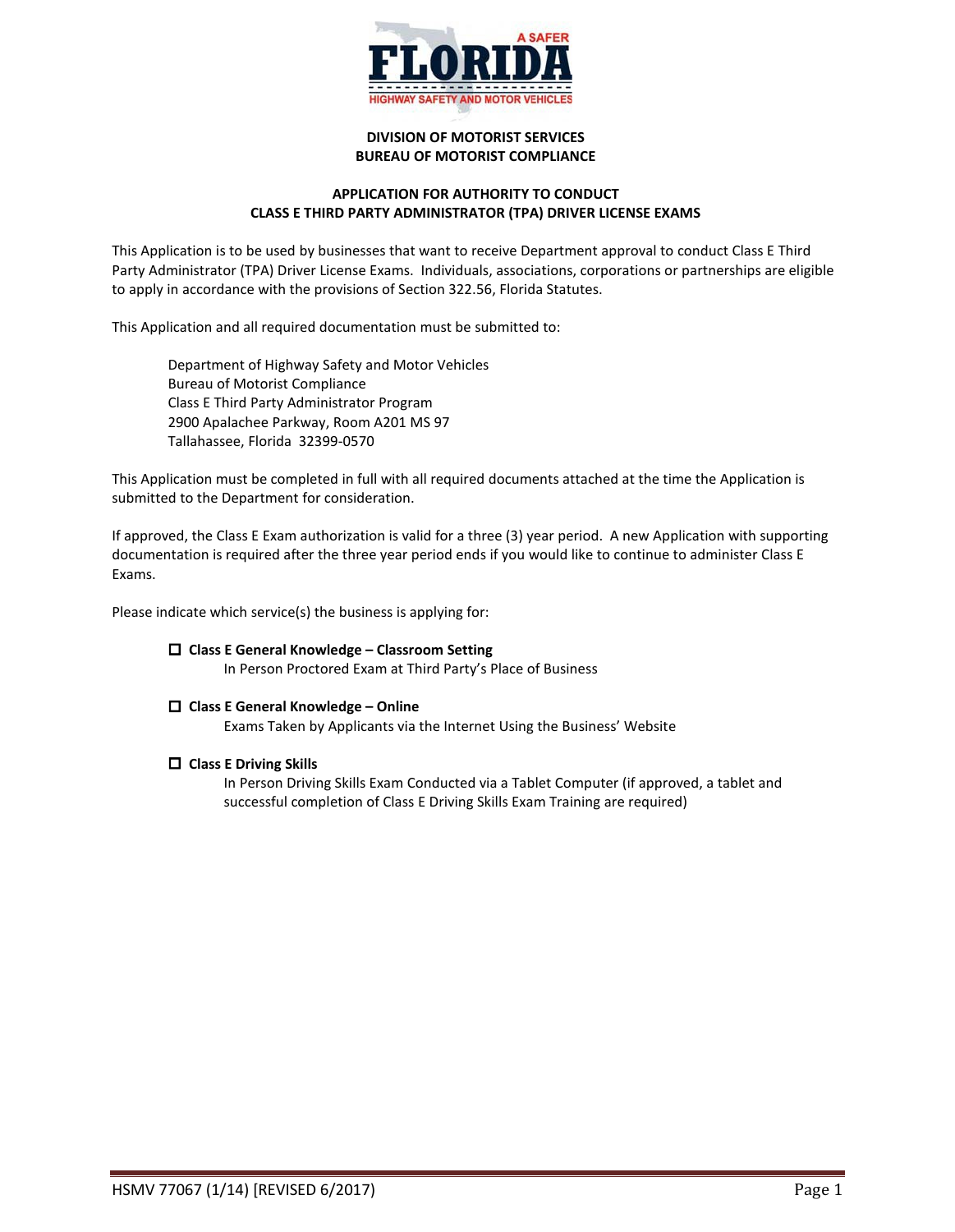# **I. GENERAL INFORMATION (all fields must be legible and completed in full):**

Name of Business (or, if applicable, Parent Company if business is a "d/b/a"):

Name of Subsidiary (or, if applicable, "d/b/a" if there is a Parent Company):

| <b>Business - Physical Florida Address</b> | City                       | State<br>Zip                    |  |  |
|--------------------------------------------|----------------------------|---------------------------------|--|--|
| <b>Business Phone Number</b>               | <b>Business Fax Number</b> |                                 |  |  |
| <b>Business Email Address</b>              |                            |                                 |  |  |
| <b>Contract Manager</b>                    |                            | Contract Manager's Phone Number |  |  |

\_\_\_\_\_\_\_\_\_\_\_\_\_\_\_\_\_\_\_\_\_\_\_\_\_\_\_\_\_\_\_\_\_\_\_\_\_\_\_\_\_\_\_\_\_\_\_\_\_\_\_\_\_\_\_\_\_\_\_\_\_\_\_\_\_\_\_\_\_\_\_\_\_\_\_\_\_\_\_\_

\_\_\_\_\_\_\_\_\_\_\_\_\_\_\_\_\_\_\_\_\_\_\_\_\_\_\_\_\_\_\_\_\_\_\_\_\_\_\_\_\_\_\_\_\_\_\_\_\_\_\_\_\_\_\_\_\_\_\_\_\_\_\_\_\_\_\_\_\_\_\_\_\_\_\_\_\_\_\_

\_\_\_\_\_\_\_\_\_\_\_\_\_\_\_\_\_\_\_\_\_\_\_\_\_\_\_\_\_\_\_\_\_\_\_\_\_\_\_\_\_\_\_\_\_\_\_\_\_\_\_\_\_\_\_\_\_\_\_\_\_\_\_\_\_\_\_\_\_\_\_\_\_\_\_\_\_\_\_

Contract Manager's Email Address

This Application, the Contract for Services and all backup documentation are required to be submitted with the third party's business name listed exactly as it is listed on the business' Certificate of Fictitious Name or Certificate of Incorporation from the Department of State as proof of an active registered business in the State of Florida, as specified in the Class E Third Party Administrator Contract.

*Any modifications to the business name will require submission of a new Application.*

If there is more than one business location, attach a separate document to this application and please provide the full address and phone number for all business locations where the examination services will be conducted and list what type of exam services will be conducted at each location. All business locations must meet all Class E Third Party Administrator Contract requirements.

*The Department requires a 30 day notification from the Third Party Administrator prior to the Third Party Administrator securing additional business locations, as outlined in the Contract.*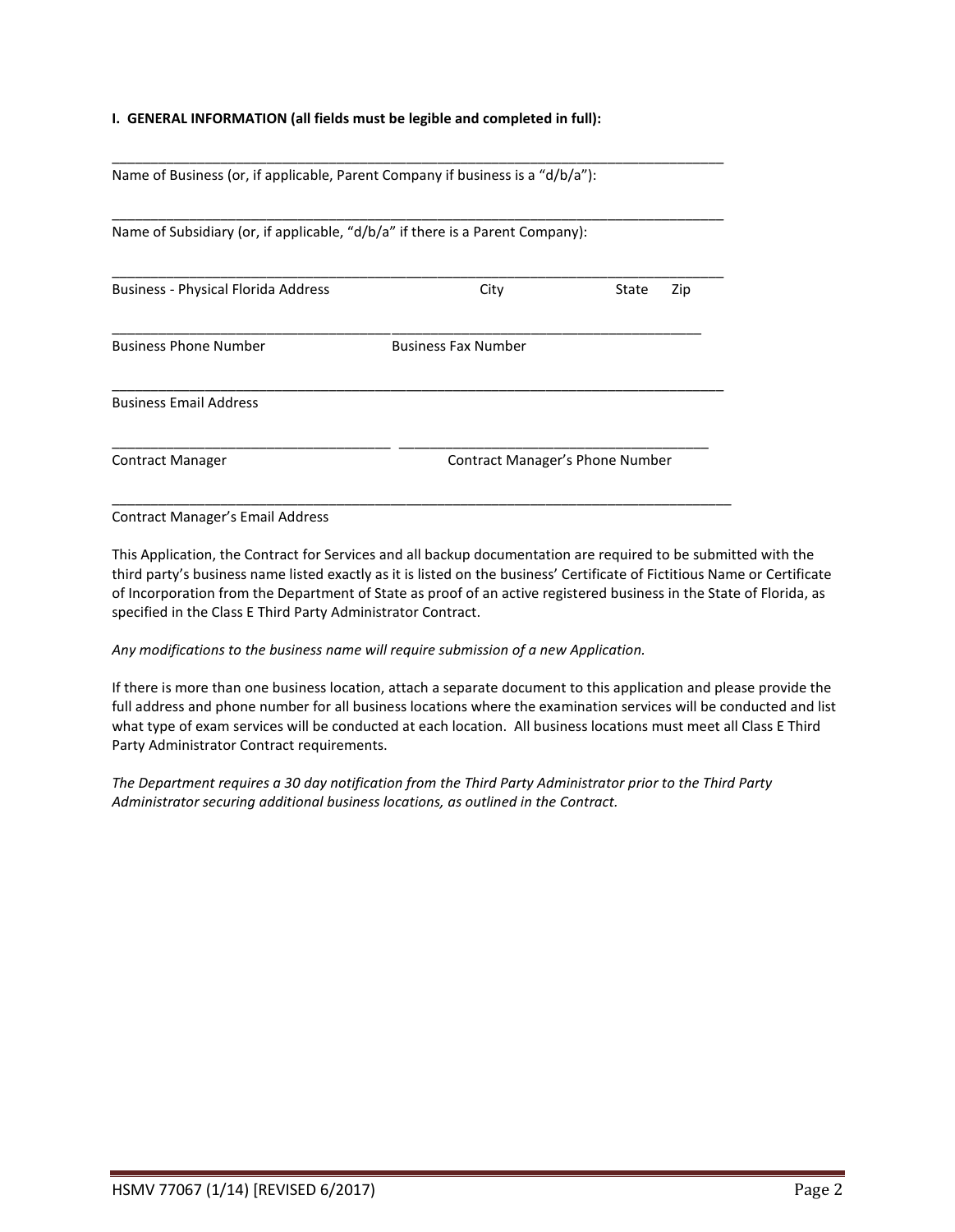# **II. OWNER(S)/PARTNER(S)/CORPORATE OFFICER(S):**

List the name(s), addresses and positions of the owners and/or partners and/or corporate officers in the table below. *Any change in ownership requires submission of a new Application.*

| <b>Full Name</b> | <b>Address</b> | <b>Position/Title</b> | Ownership<br>Percentage |
|------------------|----------------|-----------------------|-------------------------|
|                  |                |                       |                         |
|                  |                |                       |                         |
|                  |                |                       |                         |
|                  |                |                       |                         |
|                  |                |                       |                         |

# **III. BUSINESS MODEL SUMMARY:**

A. In an attached document entitled "Business Model Summary" please describe in detail how the business plans to deliver driver license exam services. *Any change in the business model requires submission of a new Application.*

B. If you are administering driving skill exams and will be using business vehicles or personal vehicles, enter the vehicle information requested below for every vehicle that will be used. *Attach a current Certificate of Insurance for each vehicle listed. Whenever motor vehicles are replaced or added, notify the Department and forward a valid certificate of insurance for the new or replacement vehicle(s).*

| <b>Make</b> | <b>Model</b> | Year | <b>VIN</b> |
|-------------|--------------|------|------------|
|             |              |      |            |
|             |              |      |            |
|             |              |      |            |
|             |              |      |            |
|             |              |      |            |
|             |              |      |            |

# **IV. SUPPLEMENTARY INFORMATION**

A. The Third Party Administrator, each examiner, employee, agent, corporate officer, partner, and owner must submit to a fingerprint-based background check performed by a "Live Scan" Provider with results provided to the Department at the time of the Application. The Department will notify the Third Party Administrator of any disqualifying background check.

1. The Third Party Administrator must notify the Department's Contract Manager in writing of the intent to hire new employees or the intent to add or replace corporate officers, partners or owners at least fifteen (15) days prior to the individual beginning employment or having any association with the Third Party Administrator.

2. Each new employee hired by the Third Party Administrator, each new corporate officer, partner or owner must submit to a fingerprint-based background check performed by a "Live Scan" Provider before beginning employment or having any association with the Third Party Administrator.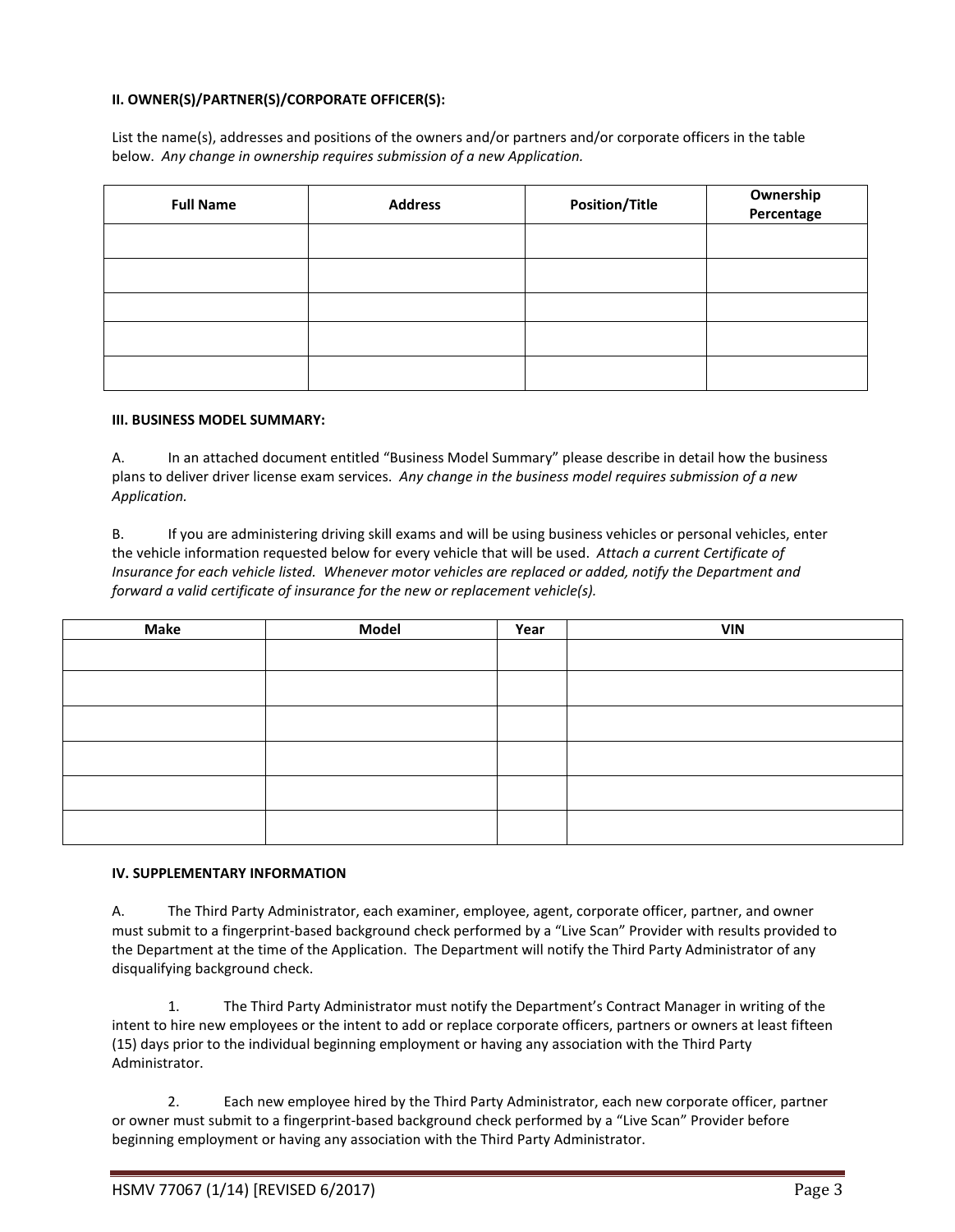B. Each of the Third Party Administrator's examiners, employees, agents, corporate officers, partners and owners must submit to a complete history driver license record check by the Department at the time of Application. The Department will notify the Third Party Administrator of any disqualifying driver license reviews. Please provide the information requested for each examiner, employee, agent, corporate officer, partner and owner.

| <b>Full Name</b> | Date of<br><b>Birth</b> | <b>Driver License Number</b> | <b>State Issued</b> | Date FDLE<br><b>LiveScan</b><br>Fingerprinting<br>Conducted |
|------------------|-------------------------|------------------------------|---------------------|-------------------------------------------------------------|
|                  |                         |                              |                     |                                                             |
|                  |                         |                              |                     |                                                             |
|                  |                         |                              |                     |                                                             |
|                  |                         |                              |                     |                                                             |
|                  |                         |                              |                     |                                                             |
|                  |                         |                              |                     |                                                             |
|                  |                         |                              |                     |                                                             |

With regard to driver license qualifications, all employees must possess a valid Class E Driver License or its equivalent with no cancellations, suspensions or revocations for a minimum of three (3) years prior to and for the duration of the Contract for Class E Examination Services. The driving record must contain no more than three chargeable motor vehicle crashes or violations as defined in Chapter 316, Florida Statutes, during any consecutive three year period during the term of the Contract for Class E Examination Services.

With regard to FDLE fingerprint-based background checks, no employees shall have any criminal charges or convictions for offenses bearing on his or her ability to fill a position of trust, including, but not limited to, alcohol or drug-related offenses within ten years prior to the date of submission of this Application; any misdemeanor involving dishonesty or false statement at any time; or any felony at any time. The Department has the authority to deny an Application as a result of these charges or convictions, regardless of adjudication.

**I hereby certify that the information supplied above is true, accurate and complete. I understand that any fraudulent or misinformation supplied, or information withheld, will result in cancellation of the Contract between this Third Party Administrator and the Department.**

**Signature**

**\_\_\_\_\_\_\_\_\_\_\_\_\_\_\_\_\_\_\_\_\_\_\_\_\_\_\_\_\_\_\_\_\_\_\_\_\_\_\_\_\_\_\_\_\_**

**\_\_\_\_\_\_\_\_\_\_\_\_\_\_\_\_\_\_\_\_\_\_\_\_\_\_\_\_\_\_\_\_\_\_\_\_\_\_\_\_\_\_\_\_\_**

**\_\_\_\_\_\_\_\_\_\_\_\_\_\_\_\_\_\_\_\_\_\_\_\_\_\_\_\_\_\_\_\_\_\_\_\_\_\_\_\_\_\_\_\_\_**

**\_\_\_\_\_\_\_\_\_\_\_\_\_\_\_\_\_\_\_\_\_\_\_\_\_\_\_\_\_\_\_\_\_\_\_\_\_\_\_\_\_\_\_\_\_**

**Print Name**

**Title**

**Date of Application**